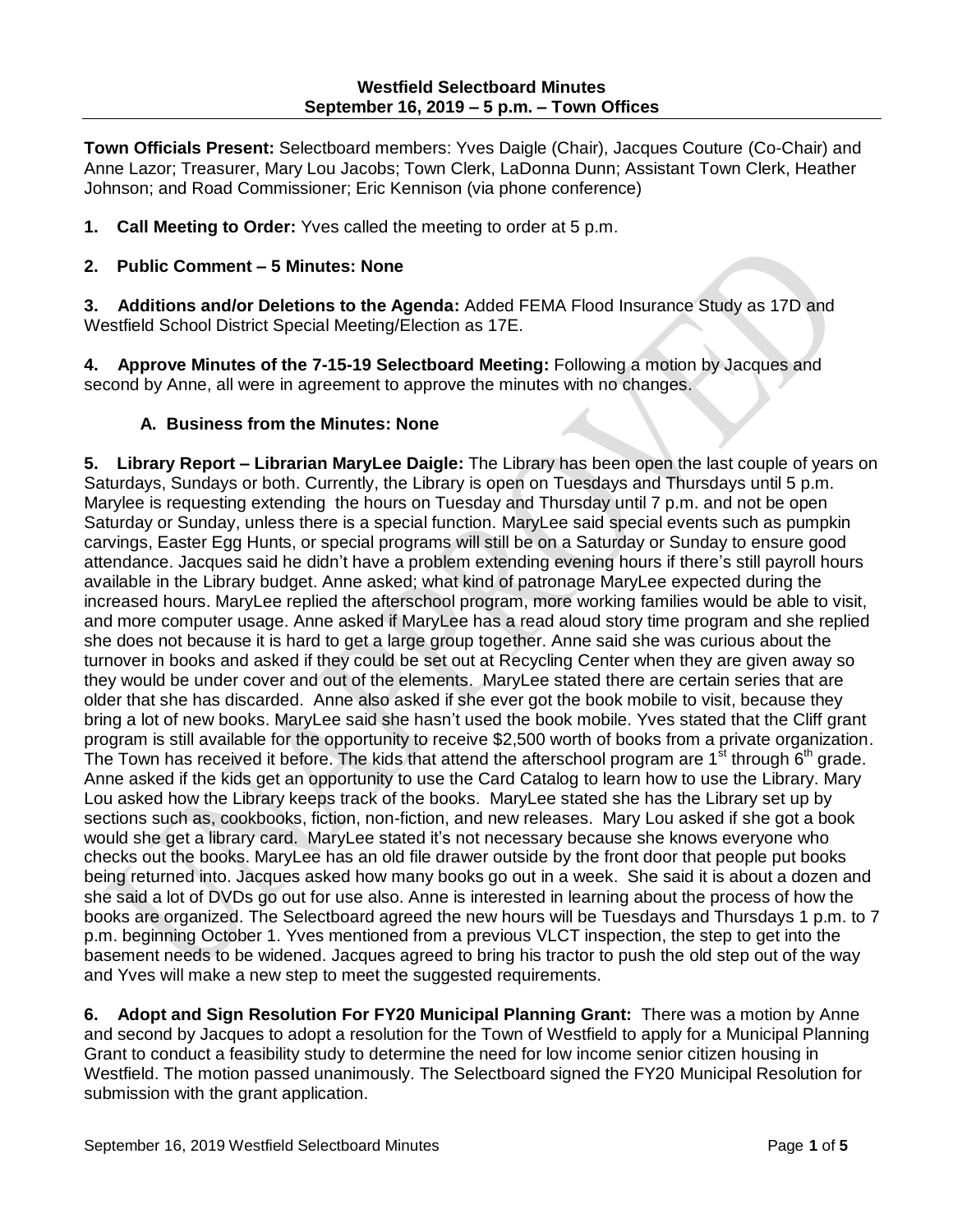**7. Update on Village Center Designation & 9/23/19 Hearing in Montpelier:** Yves stated the Village Center Designation application has been completed. There is a meeting on 9/23/2019 starting at 1 p.m. in Montpelier before the Downtown Board of the Vermont Department of Housing and Community Development (VDHCD). LaDonna, Pat Sagui and Alison Low from NVDA plan to be in attendance. Richard Amore, Planning and Outreach Manager at VDHCD reviewed the initial downtown proposed area and he suggested it be changed to a more concise area. At his suggestion it was changed to the apartment house in front of Rural Edge to D & D Electric and then to Berry Creek Farm including both sides of the road. Allison Low said if the Town had Village Center Designation we would have a better chance of receiving a Municipal Planning Grant.

# **8. Road Updates:**

**A. Progress on Radar Signs:** The radar signs are being shipped from Colorado and will be delivered to the Town Garage. Eric will need to contact DIG SAFE in order to install. Yves proceeded to read the permit that has been approved by Department of Transportation.

**B. Sign Vermont Electric Coop-Town Road ROW Occupancy Request for Andrew Emery:**  The document was signed by the Selectboard.

**C. Sign Town Road and Bridge Standards – Heather Johnson:** The Selectboard reviewed the states handout about the changes to the new standards. They signed the Town Road and Bridge Standards. The Clerk will submit the signed copy to the Agency of Transportation as well as record it in the land records.

**D. Discuss SFY20 Municipal Highway & Stormwater Mitigation Grant – Heather Johnson:** Heather said after investigating this grant it doesn't appear it will be helpful to us at this time.

**E. Snow Removal Near 2872 Balance Rock Road:** LaDonna reported she received a call from this property owner who inquired about the policy for snow removal because he had a lot of snow banked in his yard during the winter and damage to his lawn in the spring due to plowing. Eric stated the snow removal was within the right of way. He didn't recall anything exceptional but will look at the lawn damage.

**F. Request to do Roadside Mowing in September/October:** LaDonna stated a resident asked why the roadside mowing had been done so early in the summer. The resident felt it should be completed in the fall so the wildflower pollination process was not disturbed. Eric said he did one pass of mowing in July to help with roadside visibility of people coming out of driveways. More mowing will take place in September/October.

**G. NVDA Grant Work Status:** Eric has completed the grant work on Kingdom Mountain Road. Heather has completed and submitted the grant paperwork to Frank Maloney at NVDA. The next step is for Frank to complete the final site visit before we can expect reimbursement. Frank felt he could complete the site visit within a week.

**9. Treasurer's Report – Mary Lou Jacobs:** Mary Lou said the line of credit is paid off. Yves asked what percentage of taxes have been paid. Mary Lou stated approximately 3/4 of the taxes have been paid. Jacques inquired about the Westfield Cemetery cleaning expenses and asked if the money had been transferred from the investments for the expenses. Mary Lou explained that Deb Dykeman had applied for the VOCA grant in her name rather than the Town applying for the grant. The Selectboard felt in the future, for auditing purposes, it would be best to have everything in the Towns name. The Selectboard commented how generous it was that Deb Dykeman coordinated the project and had made such a nice donation towards it in memory of her husband, Steve.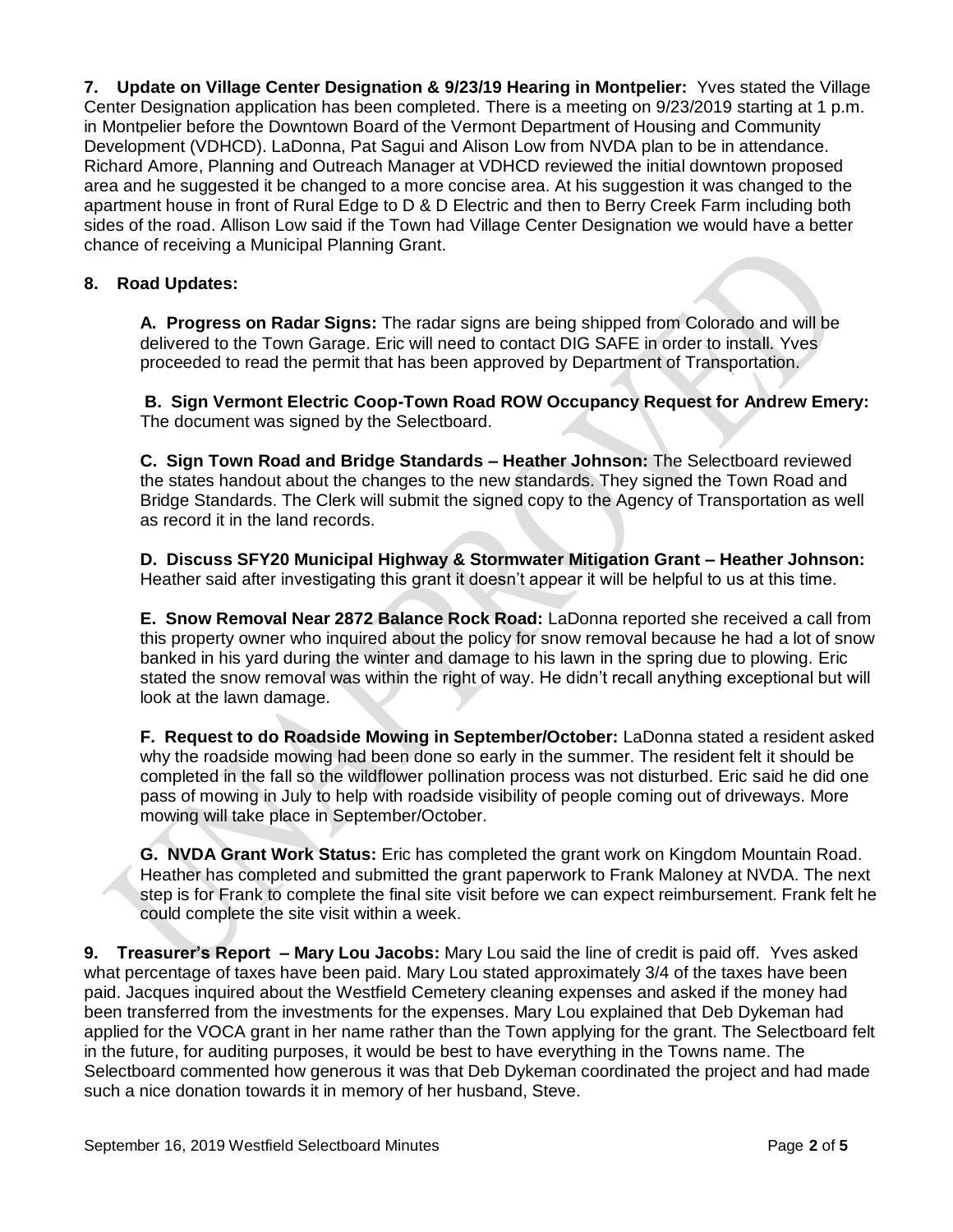**A. Approve Warrants for Expenditures Dated 7/22, 7/29, 8/1, 8/8, 8/15, 8/22, 8/29, 9/4 & 9/11:** Anne made a motion which was seconded by Yves to approve the warrants as listed. The motion passed unanimously.

**B. Financial Update and Budget Review:** The balance in the general fund account is \$152,135.11. Mary Lou told the Selectboard she asked other town treasurers about their towns' lines of credit when she was at two recent trainings. She said most have to use them each year in excess of \$50,000.

**10. Broken Gate at Tennis Court & Discuss Resurfacing of Tennis Court:** Yves will take the gate off and repair it. Jacques said it may be time to resurface the tennis court. He and Yves will look at it and if needed it will be budgeted for 2020.

**11. Update on Roof and Chimney at Town Office:** It has been determined that due to the location of the septic, installing a power venter to push the exhaust smoke from the heater away from the building at the Town Office is better than installing a chimney. The new roof has been completed and paid for (\$8,200).

**12. FY20 Hold Harmless (Current Use) and State Building PILOT Estimates:** The estimated payment for Hold Harmless (Current Use) will be \$33,934 and the Payment In Lieu of Taxes (PILOT) for state building will be \$3,994. The Hold Harmless payment is designed to hold the municipality harmless from loss in municipal revenue resulting for the assessment of property at use value 32 V.S.A.§3760. These amounts are anticipated on or before October 31, 2019.

**13. Sheriff's Report for June & July:** The report reflected 26 patrol hours and \$550 in fines issued for June and 19.5 patrol hours with \$547 in fines for July. Mary Lou did not pay the Sheriffs bill because they were behind in their contracted hours. She called Mary Anne from the Sheriff's office to assess their hours. Mary Lou stated there are 68 hours that were not recorded. Mary Lou can pay them \$3,300, with a letter that states the contract should be met quarterly. Mary Lou owes them for the  $2<sup>nd</sup>$  quarter and they owe us 40 hours. The Selectboard was in agreement to pay them by the hour. Mary Lou will pay them hourly based on the monthly reports. Mary Lou is going to Sheriff about the man who dumped the garbage at the Recycling Center but did not pay.

**14. Recycling Update:** Yves reported about 400 tires will be brought to the Jay Recycling Center Tire Drop-off at \$2/tire.

**A. Purchase Pressure Washer:** Yves said he did not purchase the pressure washer yet. The best buy was a 2800 psi washer for \$354.00 at Pick and Shovel.

**15. Sign Cemetery Deed for Dottie & Russell Deslandes – North Hill Cemetery:** The Selectboard signed the deed which will be recorded in the land records.

**16. Cleaning of Headstones at North Hill Cemetery – Estimate \$500:** The Selectboard received a quote from Heritage Memorials, Inc. for \$500.00 to clean the old cemetery section at the North Hill Cemetery. Jacques requested we budget for the North Hill Cemetery cleaning next year. Anne was in agreement. Yves stated they need to look at the old stones that are heaved and determine what repairs should be made. The Selectboard agreed to budget for this expense next year and to start putting the money from the sale of cemetery plots into a separate account. LaDonna will inform Heritage Memorials of the board's decision.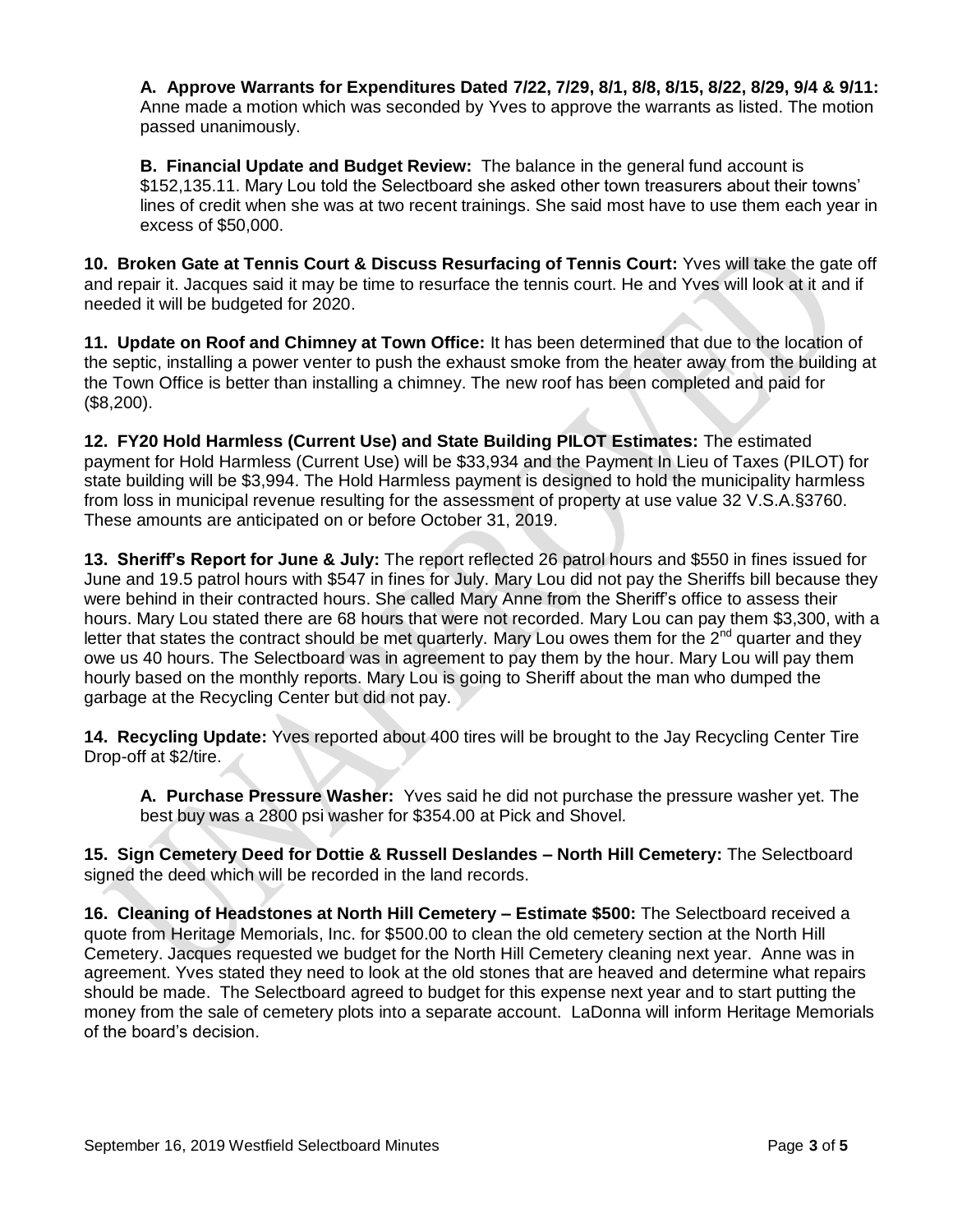### **17. Other Business:**

**A. 23 Towns in 23 Weeks in The Newport Daily Express:** LaDonna brought to the Selectboards attention the article about Westfield in the Newport Daily Express.

**B. Letters from Sandra Snyder:** The letter from 7/24/2019 from Sandy is a response from the letter that the Listers had sent. The Town has no responsibility to maintain impassable trails.

**C. Health Officer Report: Correspondence from Town Health Officer:** The Town Health Officer, Joe Berchick, brought a copy of the letter he sent to Sandra Snyder and David Sadowsky to share with the Selectboard. He notified David Sadowsky of a mosquito complaint brought against him by Sandra Snyder. Joe also made a report with the Department of Health. In the letter to Sandra Snyder the Health Officer informed Sandra that the items collecting water on the property that were creating the mosquito issue have been removed and the property owner is now in compliance with his clean up request.

**Needle Found on Kennison Road:** LaDonna reported Jess Kennison called because there was a needle found on the side of the road on Kennison Road. The Health Officer was called to retrieve the needle and safely dispose of it. After discussion with the Health Officer and the Sheriff's Department it was decided that in the future the Sheriff's Department will be notified to pick up roadside needles. The Sheriff's Deputies have sharp containers and special gloves in their cruisers and are trained in the safe handling of needles.

**D. FEMA Flood Insurance Study:** Heather updated the Selectboard that a study being conducted by FEMA will not include the Town of Westfield according to a letter sent to the Town.

**E. Westfield School District Special Meeting/Election in November:** LaDonna updated the Selectboard about a special vote that will be taking place in November because the Jay-Westfield school agreement has been updated. She said we are waiting to hear back from the Supervisory Union District to know if it will be a voice vote at a special meeting or voted by Australian ballot. There will also be an Informational Meeting.

**18. Adjourn:** Following a motion by Anne and a second by Jacques all were in agreement to adjourn the meeting at 8:35 p.m.

| <b>Westfield Selectboard Approval:</b> |      |         |
|----------------------------------------|------|---------|
| Date:                                  | with | changes |
|                                        |      |         |
| <b>Yves Daigle, Chair</b>              |      |         |
| Jacques Couture, Co-Chair              |      |         |

#### **Anne Lazor**